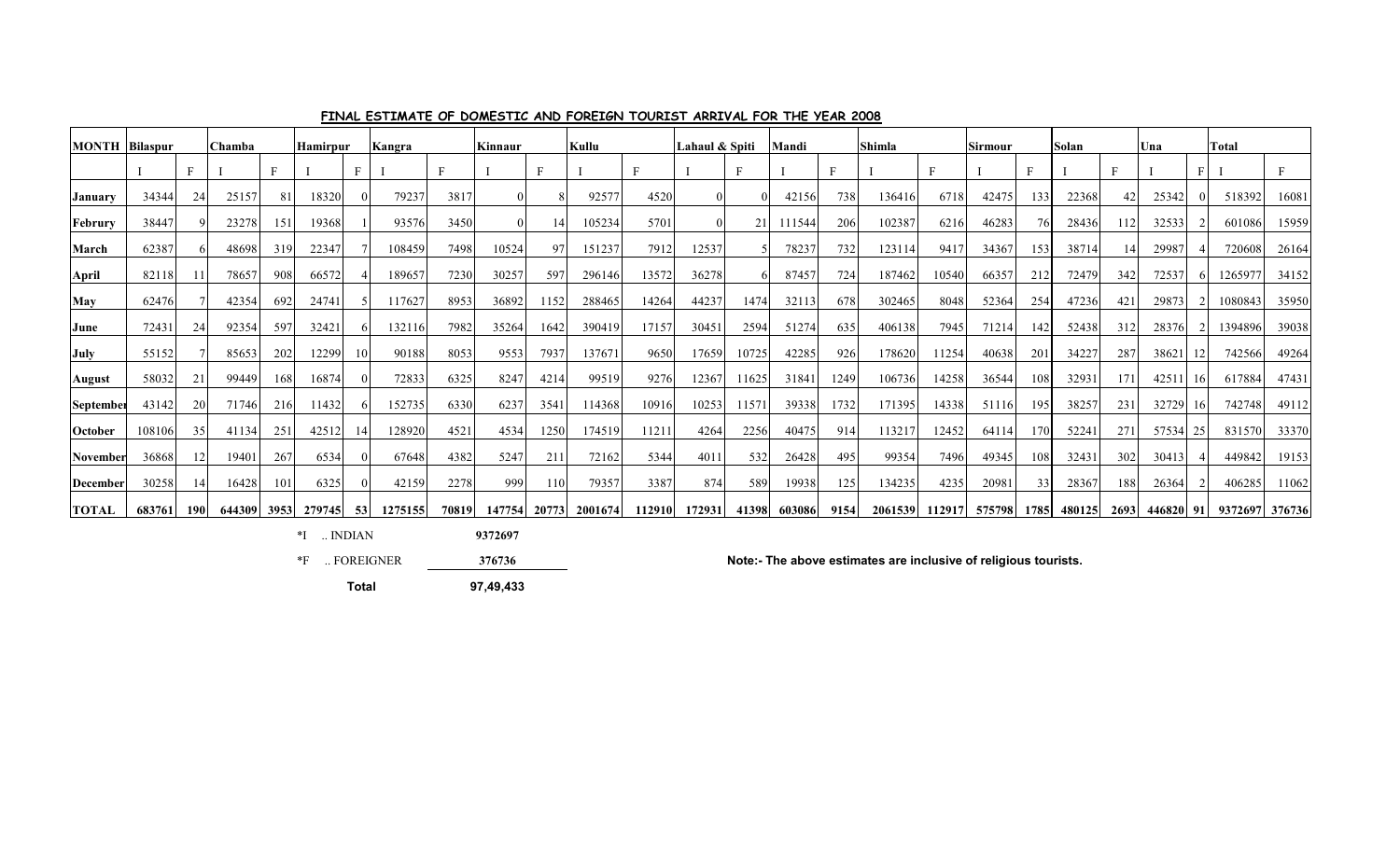## **FINAL ESTIMATE OF DOMESTIC AND FOREIGN TOURIST ARRIVAL FOR THE YEAR 2009**

| Month        | Bilaspur |     | Chamba      |        | <b>Hamirpur</b> |    | Kangra  |          | Kinnaur |      | Kullu                                    |       | Lahaul & Spiti |       | Mandi  |     | Shimla                    |        | <b>Sirmour</b> |     | Solan                   |     | Una    |      | <b>Total</b> |        |
|--------------|----------|-----|-------------|--------|-----------------|----|---------|----------|---------|------|------------------------------------------|-------|----------------|-------|--------|-----|---------------------------|--------|----------------|-----|-------------------------|-----|--------|------|--------------|--------|
|              |          |     |             |        |                 |    |         | $\Gamma$ |         |      |                                          | F     |                | F     |        | F   |                           | F      |                |     |                         | Ė   |        |      |              |        |
| Jan.         | 37431    | 55  | 28256       | 58.    | 25347           |    | 82967   | 421      |         |      | 95739                                    | 4990  |                |       | 47320  | 374 | 148285                    | 7724   | 49420          | 189 | 28113                   | 229 | 29383  |      | 572261       | 17842  |
| Feb.         | 43198    |     | 24595       |        | 25458           |    | 105676  | 4128     |         |      | 18156                                    | 4244  |                |       | 289741 | 904 | 110857                    | 4374   | 51231          | 124 | 37502                   | 320 | 39257  |      | 84567        | 14213  |
| Mar.         | 71832    |     | 40635       | 224    | 26531           |    | 121745  | 9796     | 18536   | 98   | 172567                                   | 6257  | 15987          |       | 81352  | 492 | 130589                    | 9766   | 47258          | 221 | 49368                   | 426 | 39852  |      | 816252       | 27302  |
| Apr.         | 166519   |     | 50258       | 790    | 122567          |    | 193260  | 8231     | 45154   | 585  | 310544                                   | 1421  | 45622          | 75    | 99700  | 825 | 223941                    | 10563  | 81952          | 234 | 82626                   | 411 | 106943 |      | 1529086      | 35961  |
| <b>May</b>   | 84199    | 28  | 70634       | 706    | 41255           |    | 129357  | 9234     | 49122   | 1741 | 295917                                   | 7452  | 52678          | 2014  | 48351  | 753 | 323662                    | 9751   | 64532          | 271 | 55698                   | 458 | 47215  |      | 1262620      | 32418  |
| <b>June</b>  | 80225    |     | 97518       | 499    | 48117           |    | 150312  | 8243     | 52254   | 1892 | 342426                                   | 15522 | 42182          | 332   | 66251  | 711 | 416991                    | 11512  | 82919          | 226 | 6811                    | 402 | 44339  |      | 1491645      | 42359  |
| July         | 61659    |     | 99173       | 261    | 14020           |    | 102941  | 6826     | 12364   | 2842 | 158321                                   | 11580 | 24357          | 21450 | 36870  | 609 | 182356                    | 10928  | 43125          | 189 | 42357                   | 296 | 44687  |      | 822230       | 54987  |
| Aug.         | 64690    |     | 97439       | 170    | 26987           |    | 81489   | 5676     | 12436   | 2490 | 150405                                   | 13117 | 18451          | 17188 | 42421  | 915 | 109437                    | 12368  | 39568          | 144 | 44115                   | 182 | 53544  |      | 740982       | 52268  |
| Sept.        | 57167    |     | 76495       | 182    | 24569           |    | 155869  | 5870     | 24571   | 2840 | 157925                                   | 15084 | 18133          | 17243 | 43765  | 941 | 176174                    | 12043  | 53139          | 207 | 40875                   | 228 | 46128  |      | 874810       | 54658  |
| Oct.         | 125114   |     | 46295       | 150    | 49874           |    | 136817  | 4741     | 31234   | 677  | 236550                                   | 15385 | 8741           | 2577  | 48143  | 841 | 112519                    | 10298  | 71456          | 131 | 56789                   | 314 | 61534  | 29   | 985066       | 35143  |
| Nov.         | 52525    |     | 28947       | l 14 I | 16357           |    | 73658   | 4874     | 23987   | 347  | 103442                                   | 7385  | 24311          | 789   | 36247  | 587 | 92974                     | 6266   | 42651          | 116 | 43578                   | 278 | 48791  |      | 587468       | 20768  |
| Dec.         | 41936    |     | 25891       | 120    | 11351           |    | 69872   | 3719     | 1629    | 293  | 82657                                    | 4287  | 953            | 418   | 29743  | 118 | 147529                    | 3388   | 26417          |     | 37256                   | 267 | 33247  |      | 508481       | 12664  |
| <b>TOTAL</b> | 886495   | 170 | 686136 3353 |        | 432433          | 34 | 1403963 |          |         |      | 75549 271287 13811 2224649 119514 251415 |       |                |       |        |     | 65101 869904 8070 2175314 | 108981 |                |     | 653668 2090 586388 3811 |     | 594920 | -991 | 11036572     | 400583 |

 $*$ I .. INDIAN

\*F .. FOREIGNER **Note:- The above estimates are inclusive of religious tourists.**

**Total 11437155**

**11036572 400583**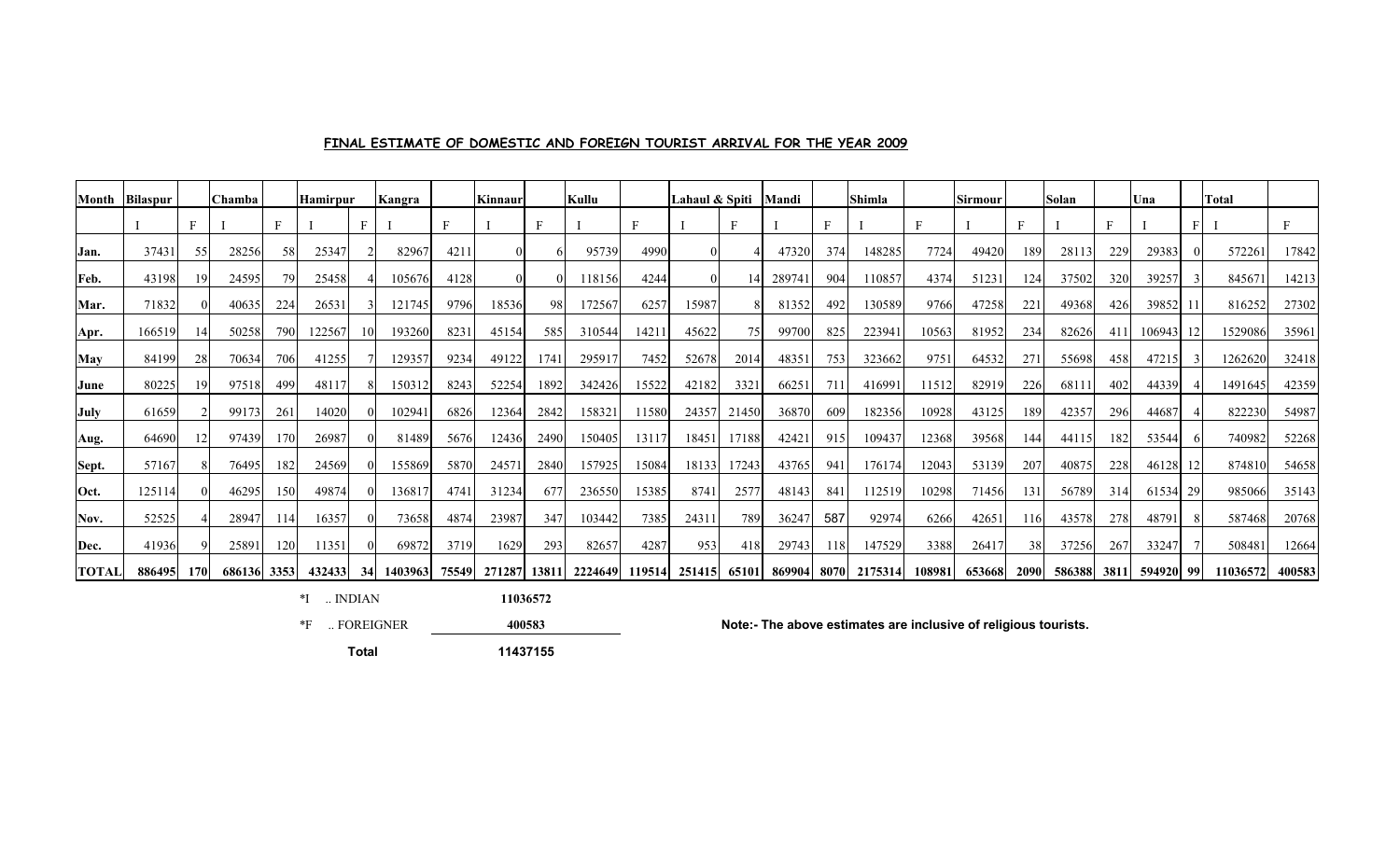|              | Month Bilaspur |     | <b>Chamba</b> |      | <b>Hamirpur</b> |      | Kangra  |       | Kinnaur |      | Kullu         |        | Lahaul & Spiti |       | Mandi   |       | <b>Shimla</b> |        | Sirmour |      | Solan  |      | Una    |     | <b>Total</b> |        |
|--------------|----------------|-----|---------------|------|-----------------|------|---------|-------|---------|------|---------------|--------|----------------|-------|---------|-------|---------------|--------|---------|------|--------|------|--------|-----|--------------|--------|
|              |                | F.  |               |      |                 |      |         | E     |         |      |               |        |                | Е     |         |       |               | E      |         |      |        |      |        |     |              |        |
| Jan.         | 44261          |     | 39544         | 92   | 40257           |      | 90421   | 4437  |         |      | 106270        | 5714   |                |       | 62368   | 364   | 165247        | 7065   | 57450   | 110  | 40431  | 360  | 49453  |     | 695702       | 18157  |
| Feb.         | 51536          |     | 38774         |      | 42488           |      | 129686  | 4977  |         |      | 131153        | 4895   |                |       | 325493  | 979   | 155554        | 6306   | 60793   | 187  | 43987  | 623  | 56325  | 32  | 1035789      | 18092  |
| Mar.         | 132567         |     | 45616         | 205  | 138652          |      | 150763  | 11472 | 22661   | 127  | 196726        | 7383   | 19586          | 18    | 93717   | 821   | 176551        | 12410  | 55748   | 264  | 56368  | 819  | 112527 | 23  | 1201482      | 33557  |
| Apr.         | 108867         |     | 52137         | 523  | 47544           |      | 232948  | 12542 | 60412   | 620  | 332659        | 14113  | 60892          | 746   | 113567  | 854   | 351393        | 12207  | 93139   | 291  | 76914  | 418  | 86944  | 25  | 1617416      | 42339  |
| <b>May</b>   | 90357          | 28  | 78585         | 616  | 46724           |      | 155214  | 11386 | 62572   | 2539 | 301235        | 12534  | 68948          | 2839  | 58247   | 873   | 360096        | 9534   | 76539   | 224  | 72143  | 810  | 53994  | 37  | 1424654      | 41420  |
| June         | 92367          |     | 109512        | 508  | 61257           |      | 176346  | 11306 | 70984   | 3793 | 366542        | 16147  | 55328          | 4052  | 78124   | 943   | 398452        | 10201  | 90201   | 270  | 85361  | 473  | 51548  | 42  | 1636022      | 47735  |
| July         | 66745          |     | 102106        | 322  | 16254           |      | 11017   | 7221  | 13221   | 3212 | 168320        | 13221  | 42150          | 24653 | 38140   | 916   | 180467        | 12324  | 5221    | 278  | 50675  | 327  | 46602  |     | 887061       | 62492  |
| Aug.         | 72186          |     | 102150        | 226  | 29145           |      | 90450   | 6551  | 14622   | 3516 | 165437        | 14091  | 24480          | 10534 | 47963   | 1278  | 119569        | 14472  | 43358   | 188  | 48325  | 270  | 57484  |     | 815169       | 51152  |
| Sept.        | 63590          |     | 78528         | 168  | 28271           |      | 173832  | 6476  | 29273   | 3243 | 175664        | 16520  | 25870          | 11824 | 51937   | 1412  | 185243        | 14564  | 61390   | 375  | 46896  | 543  | 51818  | 161 | 972312       | 55141  |
| Oct.         | 132812         | 31  | 68452         | 198  | 52644           |      | 142405  | 5319  | 38732   | 750  | 245562        | 15888  | 25964          | 3319  | 53994   | 1025  | 122819        | 12542  | 79214   | 211  | 62329  | 532  | 147743 | 25  | 1172670      | 39840  |
| Nov.         | 57250          |     | 36535         | 185  | 26282           |      | 80855   | 5811  | 37502   | 620  | 112194        | 7871   | 28218          | 660   | 40714   | 942   | 101540        | 6980   | 45642   | 204  | 47368  | 314  | 57882  | 22  | 671982       | 23609  |
| Dec.         | 49523          |     | 34224         | 123  | 25452           |      | 98142   | 4211  | 34957   | 322  | 94228         | 5330   | 11224          | 480   | 42154   | 78    | 168633        | 9132   | 32914   | 110  | 43135  | 291  | 47141  |     | 681727       | 20082  |
| <b>TOTAL</b> | 962061         | -86 | 786163        | 3253 | 554970          | 12 I | 1631232 | 91709 | 384936  |      | 18742 2395990 | 133707 | 362660         | 59125 | 1006418 | 10485 | 2485564       | 127737 | 748599  | 2712 | 673932 | 5780 | 819461 | 268 | 12811986     | 453616 |

\*I .. INDIAN **16.09% 13.24% 12811986 Increase %age on total** 

\*F .. FOREIGNER **Note:- The above estimates are inclusive of religious tourists.**

**Total 13265602**

**453616**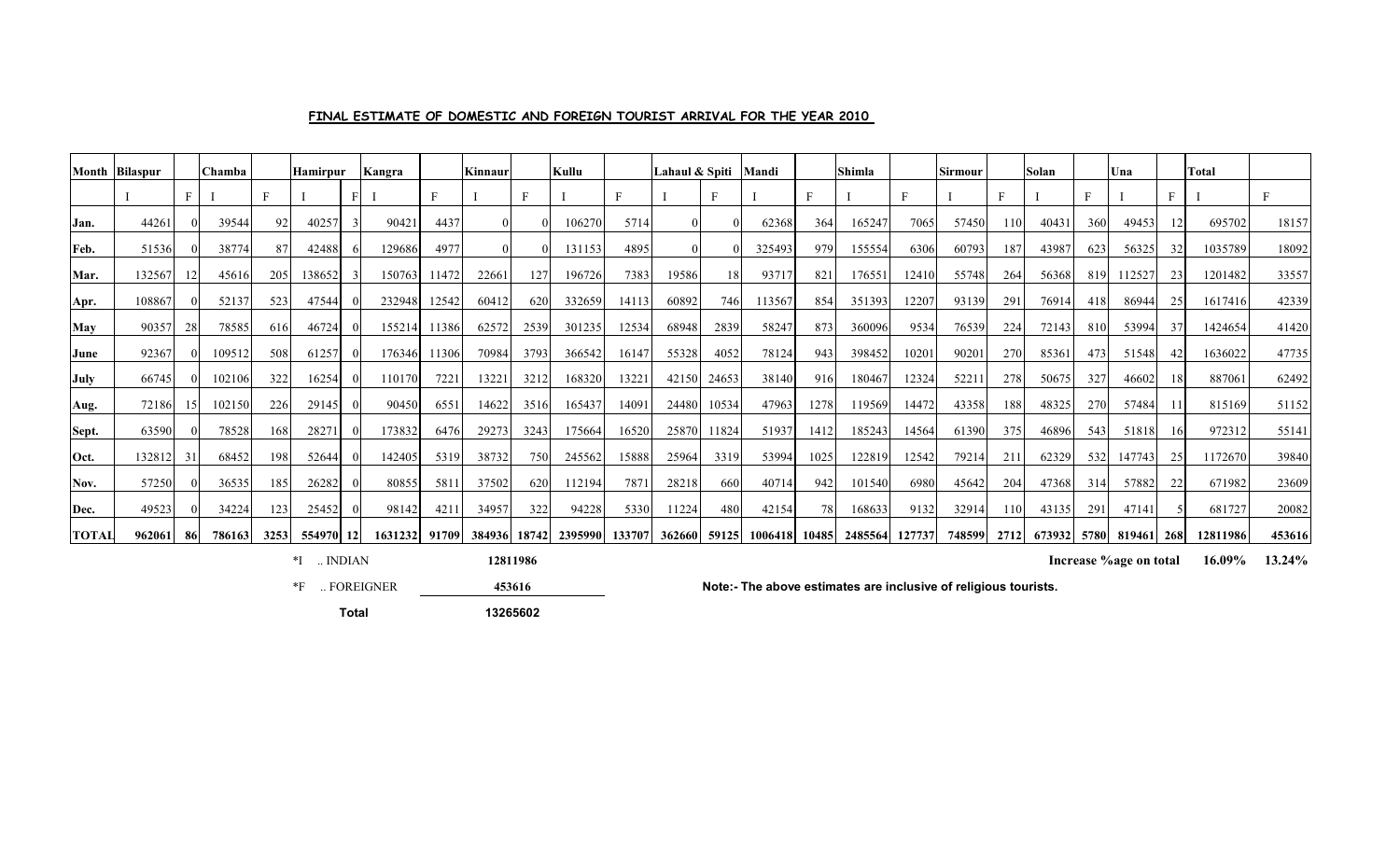# **FINAL ESTIMATE OF DOMESTIC AND FOREIGN TOURIST ARRIVAL FOR THE YEAR 2011,**

|       | <b>Month Bilaspur</b>  |    | <b>Chamba</b> |      | <b>Hamirpur</b> | <b>Kangra</b> |       | Kinnaur |      | Kullu                |       | Lahaul & Spiti  Mandi |       |         |      | <b>Shimla</b> |       | Sirmour |     | Solan                                     |     | Una   |    | <b>Total</b> |        |
|-------|------------------------|----|---------------|------|-----------------|---------------|-------|---------|------|----------------------|-------|-----------------------|-------|---------|------|---------------|-------|---------|-----|-------------------------------------------|-----|-------|----|--------------|--------|
|       |                        | F  |               |      |                 |               |       |         |      |                      |       |                       |       |         | F    |               |       |         |     |                                           |     |       |    |              |        |
| Jan.  | 48487                  |    | 28079         |      | 43435           | 100566        | 4652  |         |      | 119234               | 5247  | $\overline{0}$        |       | 68112   | 229  | 183556        | 8234  | 65062   | 135 | 46325                                     | 410 | 54521 | 15 | 757377       | 18931  |
| Feb.  | 55787                  |    | 29299         | 29   | 47430           | 145510        | 5240  |         |      | 148530               | 5367  | $\Omega$              | 10    | 90125   | 460  | 174609        | 6850  | 67158   | 195 | 48297                                     | 658 | 62639 | 35 | 869384       | 18846  |
| Mar.  | 106985                 |    | 34820         | 561  | 50784           | 170740        | 11870 | 25850   | 150  | 240520               | 781   | 23185                 | 29    | 370590  | 871  | 198760        | 12875 | 62695   | 250 | 63415                                     | 870 | 80225 | 30 | 1428569      | 34827  |
| Apr.  | 166890                 |    | 45630         | 105  | 115220          | 256750        | 13210 | 69610   | 705  | 380885               | 1289  | 64833                 | 810   | 127728  | 860  | 395110        | 13109 | 100825  | 315 | 84451                                     | 550 | 95205 | 14 | 1903137      | 42575  |
| May   | 104669                 |    | 67417         | 67   | 55695           | 183540        | 12894 | 73966   | 2975 | 344810               | 14828 | 73022                 | 3357  | 68282   | 1058 | 390553        | 11644 | 88456   | 312 | 81701                                     | 863 | 60608 | 50 | 1592719      | 48055  |
| June  | 105483                 |    | 120603        | 358  | 38766           | 197551        | 11230 | 82035   | 3425 | 389508               | 14694 | 68780                 | 8921  | 95140   | 812  | 432559        | 11871 | 107317  | 217 | 89521                                     | 549 | 81290 | 24 | 1808553      | 52110  |
| July  | 74887                  |    | 110124        | 348  | 44567           | 119242        | 7998  | 28657   | 3047 | 180534               | 14470 | 66257                 | 20471 | 62367   | 811  | 197096        | 13111 | 70317   | 324 | 68743                                     | 458 | 65647 | 16 | 1088438      | 61062  |
| Aug.  | 80299                  |    | 115684        | 357  | 39879           | 87590         | 6489  | 31247   | 3425 | 180412               | 15361 | 48743                 | 18750 | 61478   | 1023 | 222870        | 13997 | 58974   | 359 | 67891                                     | 314 | 92357 | 12 | 1087424      | 60098  |
| Sept. | 70853                  |    | 89897         | 193  | 46521           | 198567        | 7269  | 42697   | 2456 | 197893               | 17136 | 48976                 | 15239 | 68973   | 1236 | 207944        | 12687 | 78637   | 367 | 66587                                     | 522 | 78634 |    | 1196179      | 57122  |
| Oct.  | 166918                 | 45 | 98745         | 234  | 92337           | 166257        | 6324  | 46583   | 821  | 271432               | 16117 | 36872                 | 5241  | 82697   | 1123 | 154716        | 12987 | 89741   | 312 | 88421                                     | 614 | 18941 | 16 | 1484130      | 43834  |
| Nov.  | 60446                  |    | 40647         | 215  | 28129           | 90146         | 5969  | 30348   | 604  | 102579               | 7844  | 27548                 | 160   | 41480   | 826  | 103267        | 7965  | 47955   | 198 | 48758                                     | 355 | 64764 | 44 | 686067       | 24183  |
| Dec.  | 51613                  |    | 36532         | 226  | 27345           | 97227         | 5817  | 36193   | 244  | 103190               | 6716  | 12599                 | 52    | 47363   | 504  | 157230        | 8837  | 35460   | 158 | 47124                                     | 301 | 51035 | 16 | 70291        | 22875  |
| TOTAL | 1093317   104   817477 |    |               | 2191 | 630108          | 1813686 98962 |       |         |      | 467186 17860 2659527 |       | 138488 470815 73040   |       | 1184335 |      | 9813 2818270  |       |         |     | 134167 872597 3142 801234 6464 976336 283 |     |       |    | 14604888     | 484518 |

**I- Indian 14604888**

 **F- Foreign 484518**

**Note:- The above estimates are inclusive of religious tourists.**

 **Total 15089406**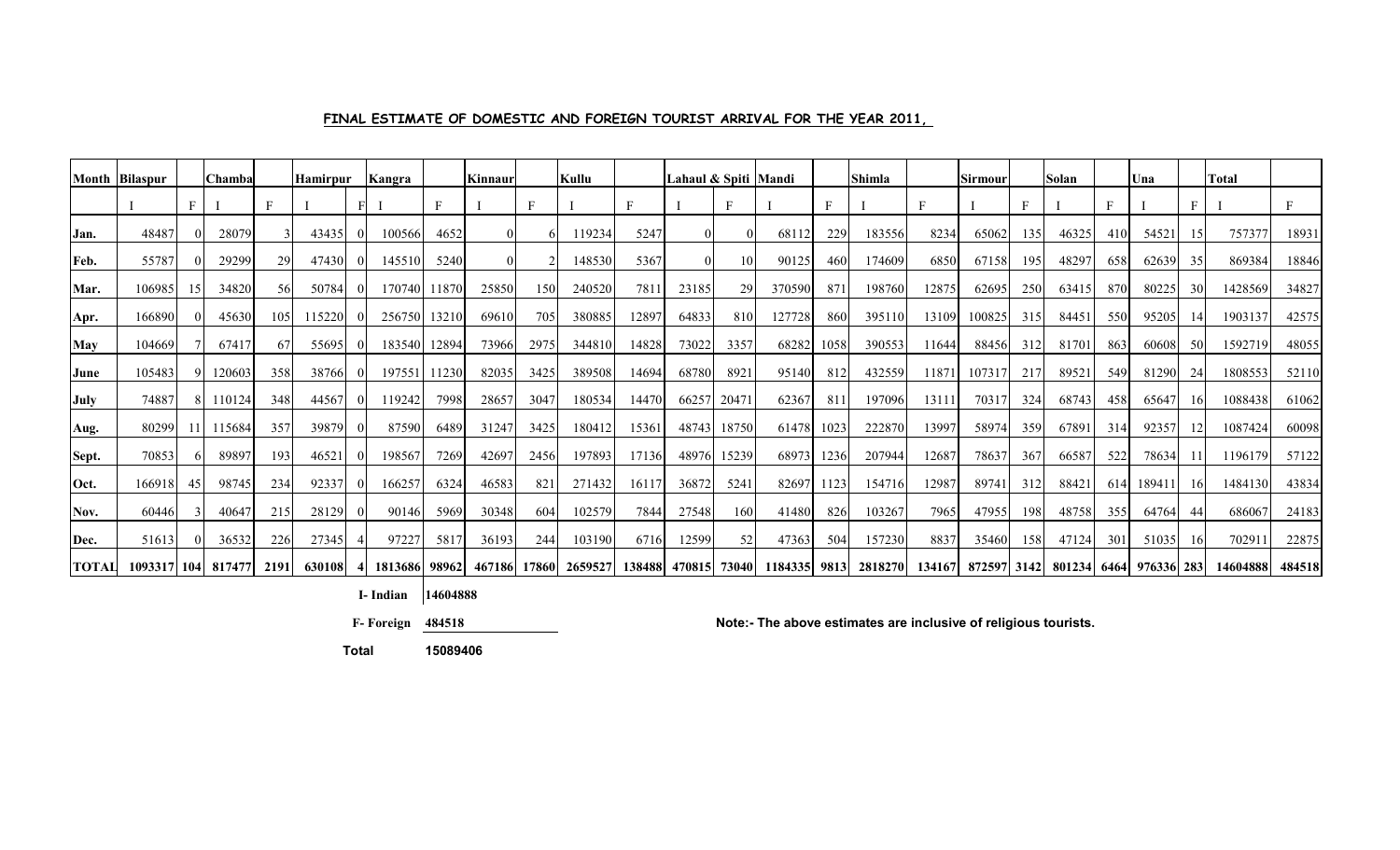| Month        | <b>Bilaspur</b> |     | <b>Chamba</b> |     | <b>Hamirpur</b> |   | Kangra  |        | Kinnaur |       | Kullu   |        | Lahaul & Spiti |       | Mandi  |      | <b>Shimla</b> |        | Sirmour |      | Solan          |      | Una         |    | Total    |        |
|--------------|-----------------|-----|---------------|-----|-----------------|---|---------|--------|---------|-------|---------|--------|----------------|-------|--------|------|---------------|--------|---------|------|----------------|------|-------------|----|----------|--------|
|              |                 |     |               | Е.  |                 | F |         |        |         |       |         |        |                | F     |        | F    |               | Е      |         | Е    |                |      |             |    |          |        |
| Jan.         | 51724           |     | 26078         | 23  | 39585           |   | 107002  | 5185   |         |       | 83464   | 3673   |                |       | 47422  | 509  | 198866        | 9160   | 66036   | 139  | 47251          | 418  | 56843       |    | 724271   | 19120  |
| Feb.         | 51957           |     | 28290         | 39  | 45886           |   | 142230  | 5124   | 125     |       | 99516   | 3596   |                |       | 47544  | 511  | 180290        | 7124   | 64618   | 151  | 46607          | 606  | 61164       | 22 | 768227   | 17190  |
| Mar.         | 52124           |     | 35821         | 55  | 92132           |   | 161098  | 9537   | 20850   |       | 211658  | 6874   |                |       | 47856  | 516  | 192286        | 13812  | 64576   | 258  | 64683          | 892  | 81785       |    | 1024879  | 32007  |
| Apr.         | 52428           |     | 45830         | 115 | 40138           |   | 232990  | 11237  | 23717   | 25    | 342797  | 11608  | 2500           | 55    | 48904  | 532  | 347568        | 11895  | 95784   | 249  | 80224          | 523  | 58637       |    | 1371517  | 36269  |
| May          | 117826          |     | 75001         | 97  | 59359           |   | 263365  | 15118  | 79328   | 2643  | 393845  | 17385  | 69918          | 2236  | 75976  | 983  | 434490        | 13070  | 85581   | 436  | 86510          | 930  | 73159       | 21 | 1814358  | 52927  |
| June         | 97571           |     | 124531        | 96  | 43127           |   | 213866  | 13391  | 76328   | 2891  | 425553  | 16214  | 65156          | 6891  | 92990  | 924  | 463945        | 13257  | 114402  | 281  | 98119          | 869  | 92361       |    | 1907949  | 54844  |
| July         | 76314           |     | 125824        | 69  | 50917           |   | 130271  | 8934   | 31247   | 2257  | 200807  | 15367  | 41235          | 16357 | 68964  | 914  | 213647        | 14367  | 78413   | 349  | 79357          | 837  | 103567      |    | 1200563  | 59473  |
| Aug          | 87726           |     | 91224         | 85  | 42589           |   | 202589  | 6895   | 32452   | 1352  | 289919  | 17524  | 49178          | 10537 | 79629  | 948  | 278333        | 14551  | 67382   | 236  | 73565          | 238  | 88236       |    | 1382822  | 52379  |
| <b>Sept</b>  | 74589           |     | 103280        | 89  | 53307           |   | 244961  | 8421   | 47927   | 3104  | 280176  | 12658  | 52364          | 5957  | 78634  | 856  | 214897        | 14967  | 62357   | 351  | 75639          | 262  | 95697       |    | 1383828  | 46686  |
| Oct          | 178567          | 37  | 73110         | 95  | 105367          |   | 252476  | 17249  | 42369   | 987   | 342897  | 14894  | 42367          | 4256  | 88987  | 1039 | 231647        | 15367  | 92567   | 218  | 92371          | 524  | 215697      |    | 1758422  | 54711  |
| Nov          | 74145           |     | 112361        | 103 | 65124           |   | 113890  | 7894   | 48624   | 929   | 186589  | 8893   | 44567          | 858   | 65234  | 712  | 170239        | 14123  | 112369  | 166  | 57143          | 350  | 92146       |    | 1142431  | 34075  |
| Dec          | 62531           |     | 113168        | 108 | 45671           |   | 125564  | 6124   | 42367   | 656   | 225324  | 15214  | 29367          | 258   | 56321  | 624  | 269124        | 16978  | 44569   | 254  | 66421          | 369  | 86354       |    | 1166781  | 40603  |
| <b>TOTAL</b> | 977502          | 134 | 954518        | 974 | 683202          |   | 2190302 | 115109 | 445334  | 14860 | 3082545 | 143900 | 396662         | 47413 | 798461 | 9068 | 3195332       | 158671 | 948654  | 3088 | 867890         | 6818 | 1105646 246 |    | 15646048 | 500284 |
|              |                 |     |               |     |                 |   |         |        |         |       |         |        |                |       |        |      |               |        |         |      | Increase % age |      |             |    | $7.13\%$ | 3.25%  |

#### **ESTIMATE OF DOMESTIC AND FOREIGN TOURIST ARRIVAL FOR THE YEAR 2012**

For a Foreign Line above estimates are inclusive of religious tourists.<br>Total 16146332 **Total 16146332** Increase on total: 7.00%  **I-** Indian 15646048<br> **F-** Foreigner 500284 **Foreigner Total 16146332**

 **Increase on total: 7.00%**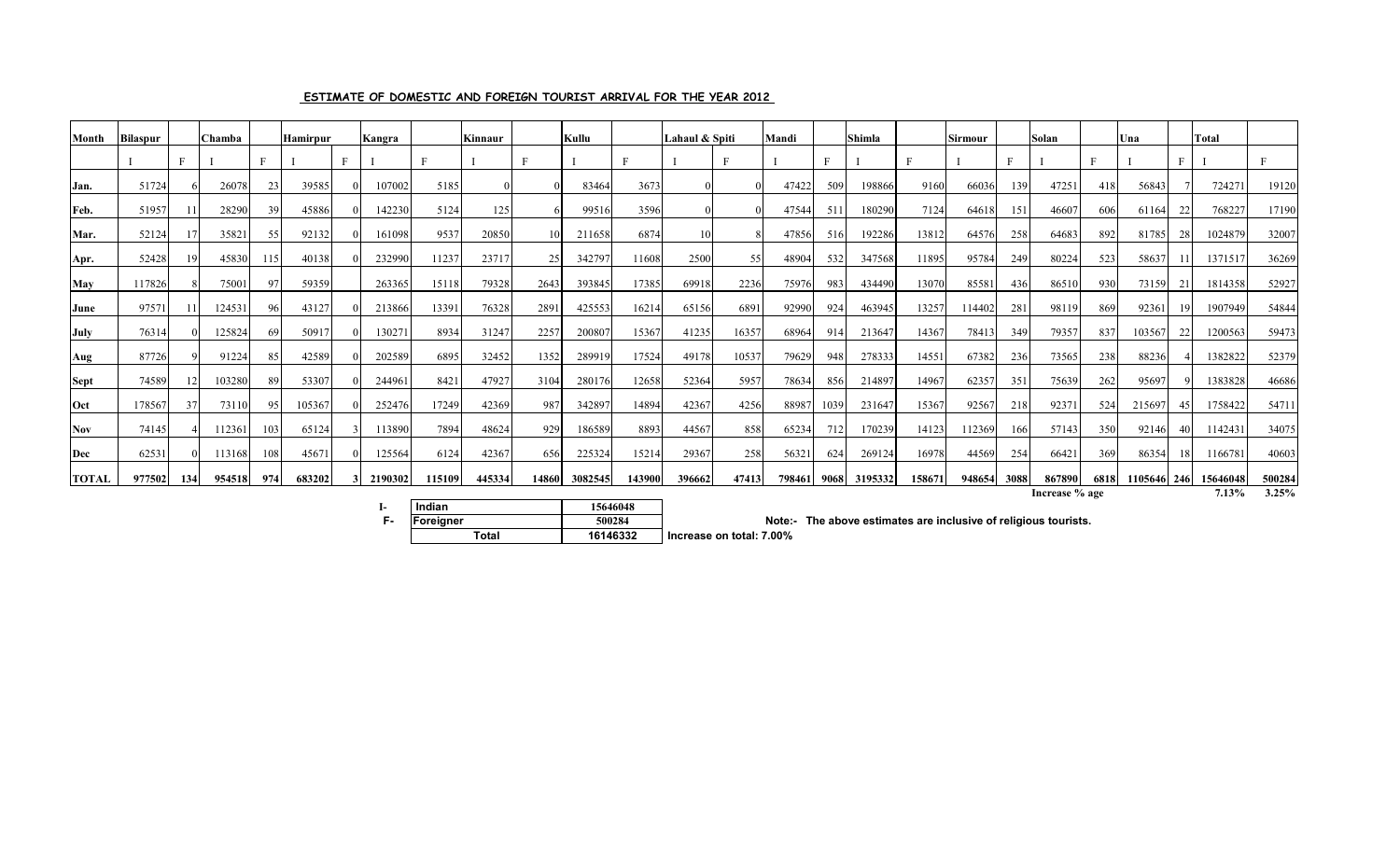| Month         | <b>Bilaspur</b> |      | <b>Chamba</b> |     | <b>Hamirpur</b> | Kangra  |        | Kinnaur |                 | Kullu        |              | Lahaul & Spiti |      | Mandi  |      | <b>Shimla</b> |        | <b>Sirmour</b> |     | Solan |      | Una                     |    | <b>Total</b> |        |
|---------------|-----------------|------|---------------|-----|-----------------|---------|--------|---------|-----------------|--------------|--------------|----------------|------|--------|------|---------------|--------|----------------|-----|-------|------|-------------------------|----|--------------|--------|
|               |                 |      |               |     |                 |         |        |         |                 |              | $\mathbf{F}$ |                | D    |        |      |               | Е      |                |     |       |      |                         |    |              |        |
| Jan.          | 58962           |      | 30318         | 34  | 45226           | 120112  | 6326   |         |                 | 84300        | 3713         |                |      | 53282  | 751  | 220746        | 9642   | 74214          | 228 | 55491 | 554  | 65947                   | 15 | 808598       | 21272  |
| Feb.          | 60239           | 18.  | 33383         | 23  | 52898           | 159651  | 5850   |         |                 | 111466       | 4039         |                |      | 54675  | 573  | 190874        | 8191   | 72377          | 180 | 53131 | 680  | 61332                   | 31 | 850026       | 19585  |
| Mar.          | 56527           |      | 41280         |     | 48326           | 179236  | 10253  | 22631   | 16 <sup>1</sup> | 251873       | 8180         | 2485           |      | 65679  | 619  | 215637        | 12561  | 73137          | 295 | 70714 | 925  | 61235                   | 14 | 1088760      | 32932  |
| Apr.          | 194236          | 361  | 51497         | 100 | 142137          | 267891  | 12637  | 38561   | 37              | 291377       | 9867         | 3842           | 40   | 70124  | 621  | 376256        | 13362  | 102567         | 354 | 90365 | 630  | 155413                  | 23 | 1784266      | 37707  |
| May.          | 108719          |      | 80438         | -62 | 52841           | 256719  | 12469  | 61986   | 2549            | 342645       | 15125        | 43297          | 1529 | 82787  | 1025 | 442126        | 14121  | 105634         | 521 | 92634 | 1020 | 86239                   | 15 | 1756065      | 48443  |
| June          | 99230           |      | 126644        | 71  | 40969           | 194083  | 11130  |         | 94              | 330910       | 11855        | 19114          | 522  | 94720  | 942  | 137419        | 13055  | 78647          | 219 | 71478 | 461  | 96554                   |    | 1289768      | 38356  |
| <b>July</b>   | 81931           |      | 128930        | 103 | 53080           | 119380  | 4140   |         | 73              | 140283       | 10718        | 20116          | 646  | 77898  | 900  | 182402        | 14434  | 57831          | 276 | 62171 | 544  | 106937                  |    | 1030959      | 31851  |
| <b>August</b> | 88691           |      | 108331        | -58 | 44237           | 157533  | 5722   |         | 254             | 271828       | 11537        | 18367          | 617  | 80855  | 938  | 219114        | 13617  | 50572          | 160 | 54254 | 174  | 91638                   | 13 | 1185420      | 33099  |
| <b>Setp</b>   | 75882           | -151 | 104329        | 66  | 48512           | 210666  | 6736   |         | 180             | 296986       | 11899        | 3997           | 996  | 79813  | 872  | 238410        | 15901  | 52089          | 160 | 78097 | 275  | 87850                   |    | 1276631      | 37100  |
| <b>Oct</b>    | 181749          | 43   | 79113         | 33  | 95615           | 214322  | 13928  |         | 58              | 274318       | 11916        | 3043           | 505  | 90317  | 1062 | 270150        | 16870  | 54693          | 195 | 96284 | 514  | 205422                  |    | 1565026      | 45134  |
| <b>Nov</b>    | 75454           |      | 104531        | 63  | 61609           | 103148  | 7601   |         | 16              | 167931       | 7560         | 465            | 37   | 66492  | 725  | 190319        | 14928  | 57427          | 205 | 55294 | 342  | 86383                   |    | 969053       | 31488  |
| Dec           | 63592           |      | 105229        |     | 43728           | 115287  | 5803   |         |                 | 202792       | 12932        |                |      | 57497  | 635  | 309538        | 17324  | 61446          | 216 | 70912 | 357  | 80993                   |    | 1111014      | 37282  |
| <b>TOTAL</b>  | 1145212 172     |      | 994023        | 663 | 729178          | 2098028 | 102595 | 123178  |                 | 3282 2766709 |              | 119341 114726  | 4897 | 874139 | 9663 | 2992991       | 164006 | 840634 3009    |     |       |      | 850825 6476 1185943 141 |    | 14715586     | 414249 |

### **ESTIMATE OF DOMESTIC AND FOREIGN TOURIST ARRIVAL FOR THE YEAR 2013**

**%age change (-) 5.95% (-)17.20%**

| Indian    | 14715586 |                          |  |
|-----------|----------|--------------------------|--|
| Foreigner | 414249   |                          |  |
| Total     | 15129835 | Total change $(-)$ 6.30% |  |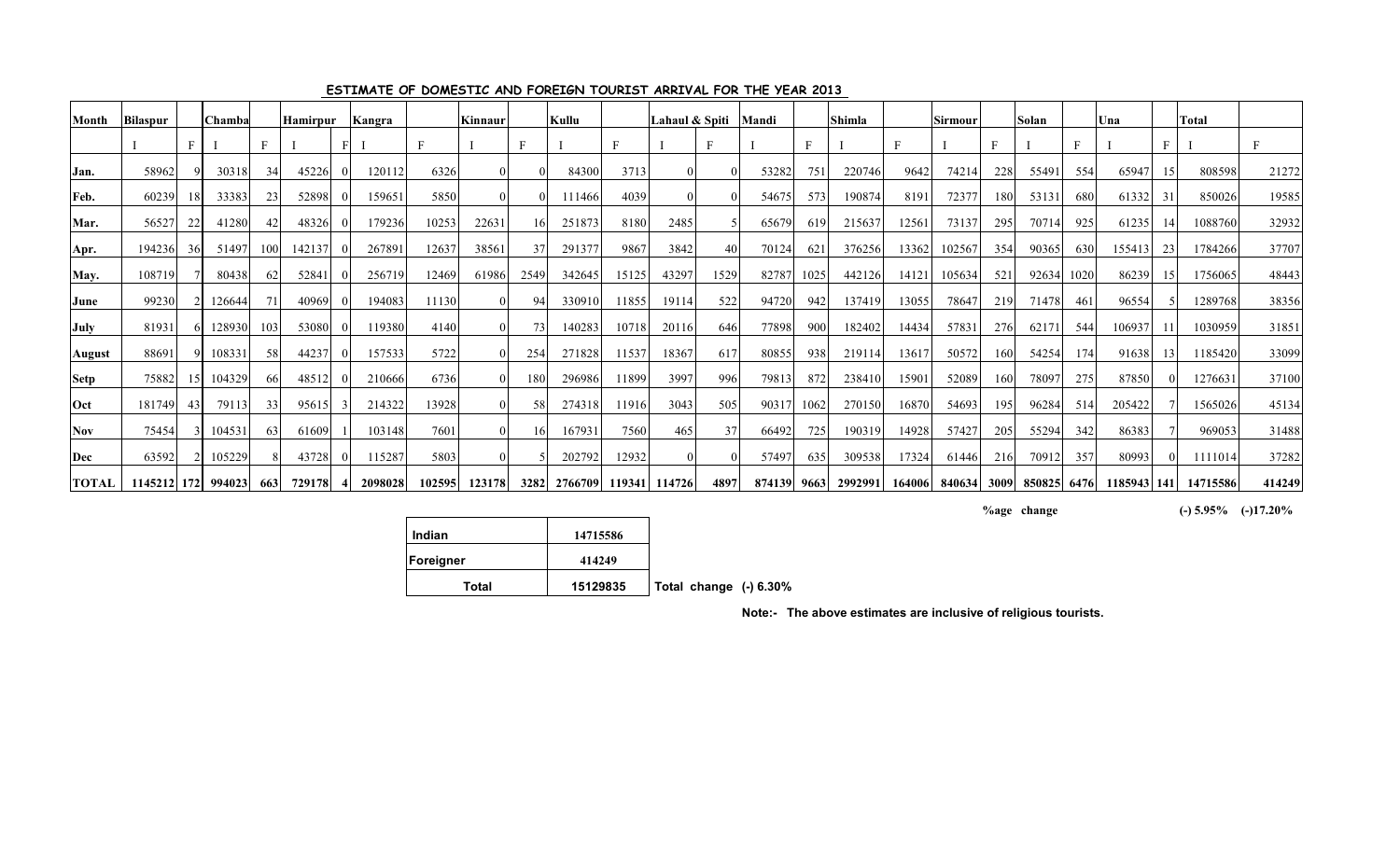## **ESTIMATE OF DOMESTIC AND FOREIGN TOURIST ARRIVAL FOR THE YEAR 2014**

| Month        | <b>Bilaspur</b> |                | Chamba  |     | <b>Hamirpur</b> | Kangra  |        | Kinnaur |     | Kullu        |        | Lahaul & Spiti Mandi |      |             |      | <b>Shimla</b> |        | Sirmoui |     | Solan                   |     | Una           |     | <b>Total</b> |              |
|--------------|-----------------|----------------|---------|-----|-----------------|---------|--------|---------|-----|--------------|--------|----------------------|------|-------------|------|---------------|--------|---------|-----|-------------------------|-----|---------------|-----|--------------|--------------|
|              |                 |                |         |     |                 |         |        |         | F   |              | F      |                      |      |             |      |               |        |         |     |                         |     |               |     |              | $\mathbf{F}$ |
| Jan.         | 61320           |                | 86471   |     | 4851            | 127624  | 6137   | 40      |     | 106218       | 3342   |                      |      | 55413       | 774  | 231510        | 9880   | 77924   | 239 | 58265                   | 581 | 69965         | 16  | 923261       | 20999        |
| Feb.         | 63853           |                | 77310   |     | 57269           | 171231  | 6025   | 20      |     | 115924       | 3636   |                      |      | 59322       | 592  | 200813        | 8280   | 76719   | 190 | 56318                   | 720 | 65770         | 39  | 944554       | 19525        |
| Mar.         | 60201           | 3 <sup>0</sup> | 82632   | 59  | 51823           | 188672  | 9367   | 25      |     | 253132       | 7363   |                      |      | 70440       | 643  | 218019        | 13601  | 78256   | 316 | 75663                   | 989 | 66285         | 32  | 1145148      | 32407        |
| Apr.         | 199091          | 4              | 84475   | 72  | 153247          | 277024  | 13749  | 101     | 55  | 320514       | 8881   |                      |      | 76429       | 593  | 380978        | 14364  | 105644  | 365 | 93076                   | 475 | 165741        | 26  | 1856326      | 38626        |
| May.         | 106545          |                | 86856   | 89  | 56953           | 270802  | 14121  | 655     | 179 | 383762       | 11344  | 5366                 | 241  | 83809       | 1038 | 451237        | 13562  | 108803  | 536 | 85113                   | 560 | 92017         | 21  | 1731918      | 41704        |
| June         | 102206          |                | 90632   | 59  | 51231           | 184525  | 6234   | 1240    | 645 | 413637       | 10432  | 20899                | 674  | 97561       | 1062 | 231257        | 14568  | 81212   | 225 | 73620                   | 179 | 125147        | 24  | 1473167      | 34108        |
| July         | 90994           |                | 98314   | 65  | 58752           | 131465  | 4968   | 6300    | 555 | 329665       | 13397  | 27756                | 1124 | 85947       | 560  | 196701        | 12367  | 62468   | 317 | 87923                   | 620 | 125638        | 22  | 1301923      | 34005        |
| Aug          | 99934           |                | 95093   | 77  | 52195           | 177474  | 6634   | 4230    | 320 | 456671       | 13267  | 23358                | 894  | 89798       | 925  | 240662        | 14961  | 54871   | 207 | 58594                   | 198 | 108563        | 12  | 1461443      | 37507        |
| Sept         | 102637          |                | 87133   | 207 | 54856           | 227967  | 6937   | 1021    | 247 | 308865       | 12136  | 4246                 | 1515 | 86055       | 724  | 257091        | 14214  | 59023   | 184 | 85126                   | 313 | 153980        | -16 | 1437190      | 36499        |
| Oct          | 198123          |                | 102814  | 159 | 52866           | 231628  | 14257  | 2200    | 45  | 277061       | 12035  | 3103                 | 594  | 97286       | 805  | 288172        | 13234  | 61628   | 183 | 98724                   | 416 | 197435        | -28 | 1611040      | 41758        |
| Nov          | 85022           |                | 100739  | 124 | 67236           | 114912  | 7726   | 1150    |     | 171289       | 7182   | 483                  | 48   | 71628       | 832  | 209741        | 12637  | 64916   | 48  | 62292                   | 330 | 108267        | 32  | 1057675      | 28970        |
| Dec          | 71341           |                | 98405   | 35  | 48246           | 127564  | 6324   | 325     | 3   | 50698        | 1294   | 60                   | 16   | 62844       | 641  | 287456        | 14567  | 67762   | 302 | 79018                   | 385 | 87337         | 12  | 981056       | 23591        |
| <b>TOTAL</b> | 1241267   156   |                | 1090874 | 970 | 753185          | 2230888 | 102479 | 26497   |     | 2084 3187436 | 104309 | 85282                | 5111 | 936532 9189 |      | 3193637       | 156235 |         |     | 899226 3112 913732 5766 |     | 1366145   280 |     | 15924701     | 389699       |

**%age change 8.22% (-)5.93%**

| Indian    | 15924701 |                       |
|-----------|----------|-----------------------|
| Foreigner | 389699   |                       |
| Total     | 16314400 | <b>Total increase</b> |

**se** 7.83%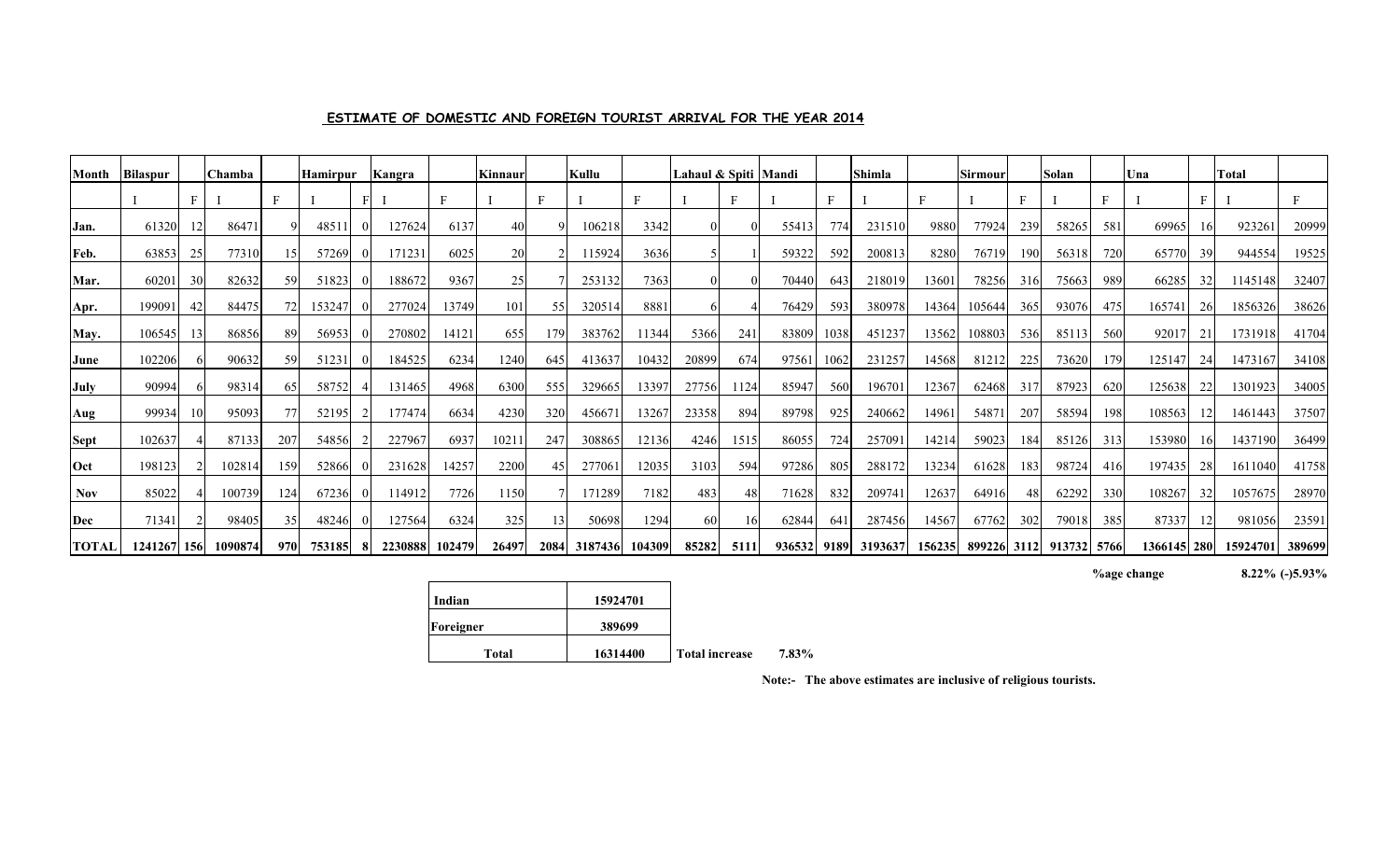| Month        | Bilaspur |     | <b>Chamba</b> |      | Hamirpur | Kangra  |        | Kinnaur |      | Kullu   |        | Lahaul & Spiti |      | Mandi   |       | Shimla  |        | Sirmour      |     | Solan        |     | <b>U</b> na |    | <b>Total</b> |        |
|--------------|----------|-----|---------------|------|----------|---------|--------|---------|------|---------|--------|----------------|------|---------|-------|---------|--------|--------------|-----|--------------|-----|-------------|----|--------------|--------|
|              |          |     |               |      |          |         |        |         |      |         |        |                |      |         | F     |         |        |              |     |              |     |             |    |              |        |
| Jan.         | 64534    | 16  | 86723         |      | 53446    | 134672  | 6745   | 100     |      | 109404  | 3442   |                |      | 59735   | 87    | 246944  | 11234  | 85872        | 285 | 62251        | 624 | 76245       |    | 979926       | 23245  |
| Feb.         | 67382    |     | 77615         |      | 59814    | 197657  | 6676   |         |      | 120560  | 3781   |                |      | 83256   | 975   | 207573  | 9261   | 82742        | 228 | 61457        | 810 | 70963       | 24 | 1029019      | 21822  |
| Mar.         | 64219    | 25  | 82932         | 113  | 54123    | 205694  | 10469  | 500     |      | 263257  | 7657   |                |      | 75136   | 725   | 235077  | 15362  | 113901       | 349 | 124137       | 938 | 170692      | 35 | 1389668      | 35689  |
| Apr.         | 207895   | 35  | 83851         | 193  | 163257   | 292369  | 15632  | 1100    | 56   | 336539  | 9325   |                |      | 79816   | 631   | 395791  | 16126  | 84359        | 377 | 79986        | 731 | 75369       | 22 | 1800332      | 43128  |
| May.         | 124253   | 22  | 88344         | 163  | 63403    | 290746  | 15773  | 850     | 520  | 406787  | 12024  | 5478           | 244  | 90786   | 1234  | 462365  | 14368  | 112169       | 625 | 92233        | 750 | 105235      | 30 | 1842649      | 45753  |
| June         | 108783   | 13  | 92498         | 67   | 58590    | 196158  | 7136   | 2538    | 739  | 442591  | 11162  | 22273          | 690  | 106296  | 1164  | 248030  | 15217  | 88227        | 368 | 79762        | 269 | 136867      | 34 | 1582613      | 36859  |
| July         | 99515    | 11  | 104688        |      | 64254    | 146260  | 6327   | 7916    | 725  | 352741  | 14334  | 29259          | 999  | 95714   | 725   | 212940  | 14362  | 68318        | 423 | 95278        | 715 | 125349      | 29 | 1402232      | 38724  |
| Aug          | 113465   | 15  | 98469         | 90   | 76541    | 216124  | 9855   | 15638   | 301  | 342503  | 9950   | 20770          | 647  | 97306   | 951   | 259096  | 12564  | 61043        | 121 | 66231        | 204 | 115473      | 10 | 1482659      | 34708  |
| <b>Sept</b>  | 112248   |     | 96924         | 105  | 72695    | 266347  | 10135  | 25367   | 255  | 315042  | 12379  | 4628           | 1315 | 125638  | 812   | 273451  | 13235  | 89364        | 211 | 132467       | 415 | 166354      |    | 1680525      | 38878  |
| Oct          | 210536   |     | 108104        | 901  | 87639    | 285324  | 16237  | 40520   |      | 254896  | 11072  | 3391           | 652  | 125367  | 914   | 295632  | 12965  | 88369        | 219 | 124937       | 395 | 244361      | 22 | 1869076      | 42619  |
| <b>Nov</b>   | 90324    | 115 | 102354        | 114  | 55619    | 89958   | 4214   | 13407   |      | 280913  | 12065  | 792            | 65   | 7977    | 821   | 175189  | 9894   | 69697        | 51  | 68122        | 385 | 74532       |    | 1100678      | 27754  |
| Dec          | 105653   | -65 | 100392        | 135  | 45882    | 75661   | 3644   | 9280    |      | 89230   | 2277   |                |      | 67410   | 655   | 249064  | 9567   | 71999        | 120 | 85625        | 456 | 65472       |    | 965668       | 16929  |
| <b>TOTAL</b> | 1368807  | 350 | 1122894       | 1197 | 855263   | 2396970 | 112843 | 117216  | 2695 | 3314463 | 109468 | 86591          | 4612 | 1086231 | 10478 | 3261152 | 154155 | 1016060 3377 |     | 1072486 6692 |     | 1426912 237 |    | 17125045     | 406108 |

### **ESTIMATE OF DOMESTIC AND FOREIGN TOURIST ARRIVAL FOR THE YEAR 2015 (Januanry to December )**

**%age change 7.54% 4.21%**

| Indian    | 17125045 |                       |
|-----------|----------|-----------------------|
| Foreigner | 406108   |                       |
| Total     | 17531153 | <b>Total increase</b> |

**7.46%**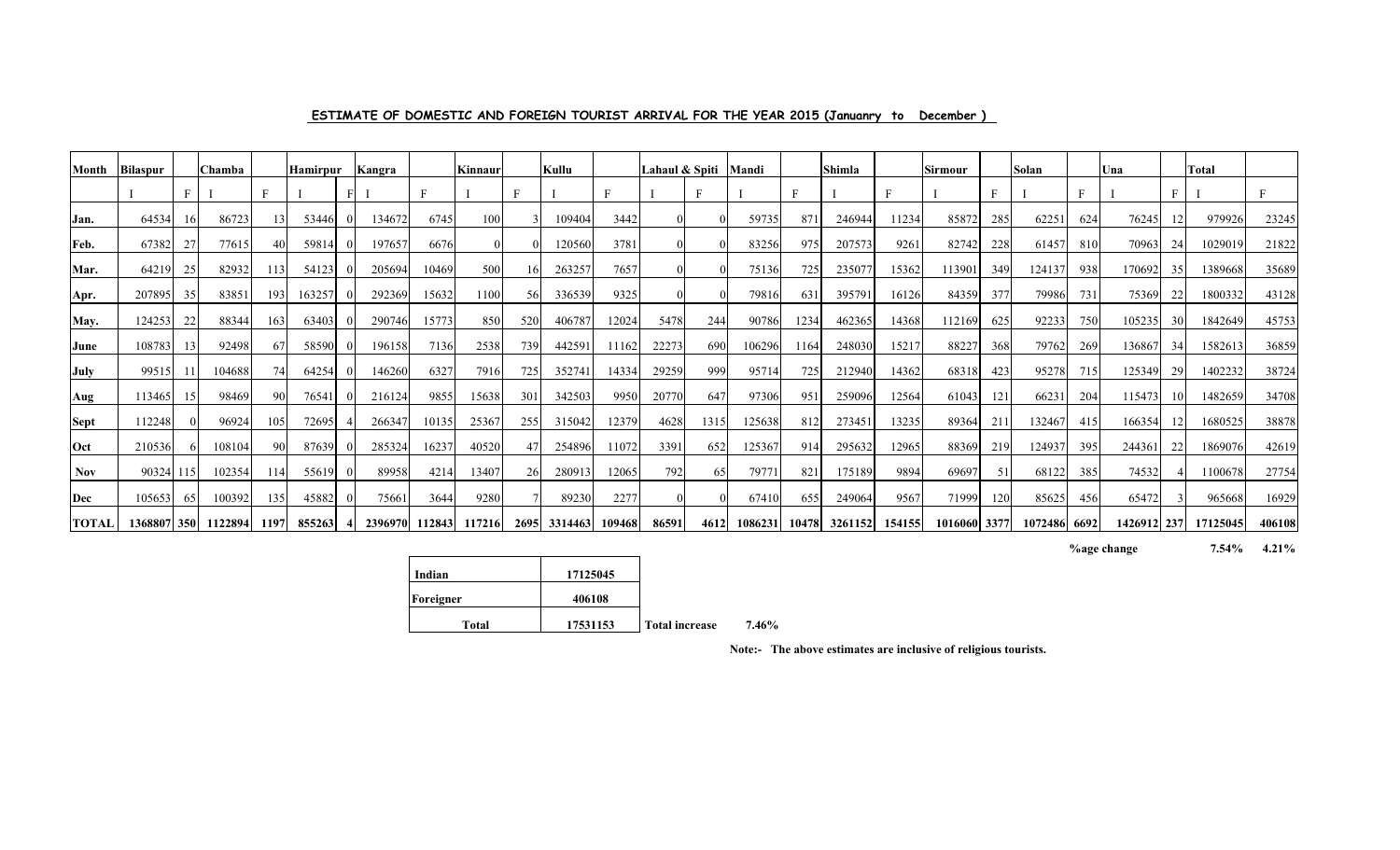| Month        | <b>Bilaspur</b> |     | l Chamba |     | Hamirpur |    | Kangra  |        | Kinnaur |      | Kullu   |        | Lahaul & Spiti |       | Mandi   |       | Shimla  |        | Sirmour      |     | Solan   |      | Una         |     | Total    |        |
|--------------|-----------------|-----|----------|-----|----------|----|---------|--------|---------|------|---------|--------|----------------|-------|---------|-------|---------|--------|--------------|-----|---------|------|-------------|-----|----------|--------|
|              |                 |     |          |     |          |    |         |        |         |      |         |        |                |       |         | F     |         |        |              |     |         | Е    |             | E   |          | Е      |
| Jan.         | 65824           | -19 | 88233    | 26  | 56826    |    | 144317  | 7030   | 15      |      | 142404  | 3792   |                |       | 61228   | 914   | 255759  | 11836  | 90166        | 299 | 65363   | 655  | 80999       |     | 1051134  | 24577  |
| Feb.         | 69066           | 32  | 78344    |     | 64222    |    | 210160  | 6889   | 51      |      | 121280  | 3972   |                |       | 84921   | 994   | 212483  | 9560   | 86879        | 240 | 64530   | 851  | 76952       |     | 1068888  | 22574  |
| Mar.         | 65439           | 36  | 83863    | 100 | 58580    |    | 218520  | 9567   | 899     | 21   | 324572  | 8289   |                |       | 77765   | 797   | 243450  | 15859  | 119596       | 366 | 130343  | 984  | 174731      | 41  | 1497758  | 36060  |
| Apr.         | 222448          | 38  | 85200    |     | 170234   |    | 310863  | 17257  | 1252    | 90   | 352580  | 9780   |                |       | 84605   | 652   | 314371  | 16470  | 86889        | 388 | 82385   | 753  | 81372       | -24 | 1792199  | 45550  |
| May.         | 131708          | 24  | 88445    |     | 67990    |    | 207733  | 10694  | 9162    | 370  | 418354  | 12951  | 6670           | 429   | 94871   | 1283  | 408469  | 17127  | 116665       | 650 | 95922   | 780  | 111797      | 22  | 1757786  | 44380  |
| June         | 113678          |     | 92660    |     | 62896    |    | 305970  | 13437  | 12998   | 750  | 441259  | 11279  | 28230          | 3816  | 113311  | 1215  | 477463  | 15264  | 92638        | 386 | 83750   | 282  | 145372      | 28  | 1970225  | 46510  |
| July         | 103595          |     | 106788   | 100 | 68902    |    | 152456  | 8557   | 16970   | 630  | 372603  | 15708  | 33069          | 4196  | 99686   | 785   | 219783  | 16122  | 70367        | 436 | 98136   | 736  | 124970      |     | 1467325  | 47299  |
| Aug          | 118474          | 22  | 103112   | 80  | 78775    |    | 229599  | 12623  | 25000   | 510  | 356438  | 15930  | 22387          | 4515  | 102366  | 1049  | 264304  | 14604  | 63484        | 126 | 68881   | 212  | 132468      | 22  | 1565288  | 49693  |
| <b>Sept</b>  | 119207          |     | 104864   |     | 81780    |    | 282957  | 12404  | 28570   | 330  | 337094  | 13059  | 5547           | 1466  | 133428  | 911   | 285020  | 15253  | 93832        | 222 | 139090  | 436  | 178424      |     | 1789813  | 44185  |
| Oct          | 221315          |     | 109210   | 99  | 93208    |    | 300263  | 17252  | 2140    | 116  | 256738  | 11965  | 3896           | 709   | 149447  | 979   | 308211  | 13645  | 91020        | 265 | 128685  | 406  | 259325      | 24  | 1923458  | 45471  |
| <b>Nov</b>   | 92354           | 136 | 110238   |     | 54619    |    | 87133   | 4351   | 501     | 33   | 293288  | 12930  | 930            | 122   | 81190   | 877   | 167776  | 9670   | 72484        | 54  | 70846   | 400  | 72109       |     | 1103468  | 28647  |
| Dec          | 108723          | 77  | 111310   | 69  | 48882    |    | 78866   | 3834   | 306     |      | 98559   | 2409   | 30             | 25    | 69796   | 725   | 259540  | 10066  | 75598        | 126 | 89906   | 478  | 68892       |     | 1010408  | 17824  |
| <b>TOTAL</b> | 1431831         | 440 | 1162267  | 823 | 906914   | 12 | 2528837 | 123895 | 97864   | 2863 | 3515169 | 122064 | 100759         | 15278 | 1152614 | 11181 | 3416629 | 165476 | 1059618 3558 |     | 1117837 | 6973 | 1507411 207 |     | 17997750 | 452770 |

## **ESTIMATE OF DOMESTIC AND FOREIGN TOURIST ARRIVAL FOR THE YEAR 2016 (Januanry to December )**

**%age change 5.10% 11.49%**

| Indian    | 17997750 |                       |
|-----------|----------|-----------------------|
| Foreigner | 452770   |                       |
| Total     | 18450520 | <b>Total increase</b> |

 **Total increase 5.24%**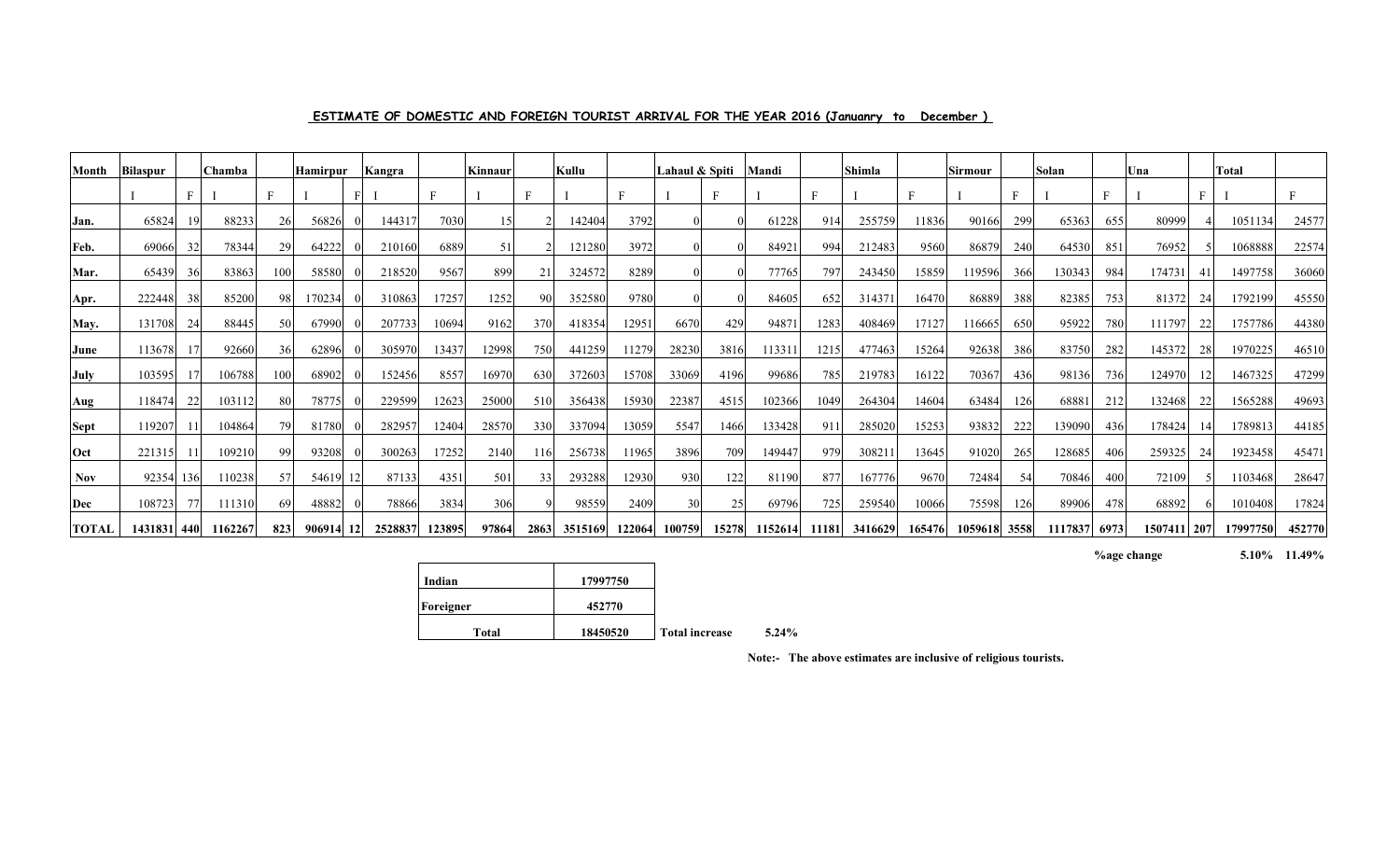| Month        | <b>Bilaspur</b> |     | Chamba  |     | <b>Hamirpur</b> | Kangra  |        | Kinnaur |      | Kullu   |        | Lahaul & Spiti |       | Mandi   |       | Shimla  |        | <b>Sirmour</b> |      | Solan   |                    | Una     |     | <b>Total</b> |              |
|--------------|-----------------|-----|---------|-----|-----------------|---------|--------|---------|------|---------|--------|----------------|-------|---------|-------|---------|--------|----------------|------|---------|--------------------|---------|-----|--------------|--------------|
|              |                 |     |         |     |                 |         |        |         |      |         | п      |                |       |         |       |         |        |                |      |         |                    |         |     |              | $\mathbf{F}$ |
| Jan.         | 68628           |     | 89439   |     | 60358           | 149543  | 8312   | 2100    |      | 178254  | 3954   | 20             |       | 63821   | 194   | 264088  | 13997  | 93750          | 344  | 132454  | 527                | 85239   |     | 1187694      | 27409        |
| Feb.         | 72471           | 36  | 80453   | 36  | 67642           | 237126  | 8619   | 4500    |      | 139278  | 4352   | 35             |       | 91066   | 378   | 221912  | 11208  | 75383          | 75   | 73679   | 560                | 82961   |     | 1146506      | 25285        |
| Mar.         | 69447           | 33  | 84947   |     | 74042           | 231899  | 11612  | 23256   |      | 338108  | 9320   | 30             | 10    | 107866  | 486   | 251644  | 17438  | 79377          | 189  | 94401   | 717                | 185784  |     | 1540801      | 39935        |
| Apr.         | 238824          | 44  | 85246   | 79. | 174608          | 322021  | 18719  | 47650   | 93   | 374803  | 9830   | 30             |       | 88353   | 701   | 324610  | 18143  | 96563          | 355  | 136428  | 543                | 84835   |     | 1973971      | 48539        |
| May.         | 135936          | 33  | 88922   |     | 78567           | 218611  | 11680  | 53725   | 286  | 458560  | 13520  | 5063           | 332   | 98068   | 1388  | 421809  | 16043  | 78399          | -82  | 76627   | 583                | 116533  |     | 1830820      | 44019        |
| June         | 118055          | 28  | 93160   | 55  | 69857           | 332485  | 14812  | 62350   | 733  | 497409  | 14988  | 31453          | 2478  | 116863  | 1322  | 482357  | 1461   | 83346          | 199  | 94913   | 753                | 151417  |     | 2133665      | 49999        |
| July         | 105325          |     | 107132  | 86  | 75495           | 158914  | 8109   | 52150   | 570  | 381903  | 17602  | 35009          | 4057  | 101799  | 822   | 229798  | 14629  | 72478          | 449  | 101080  | 758                | 129495  |     | 1550578      | 47098        |
| Aug          | 121768          |     | 103664  |     | 82112           | 240235  | 13715  | 63260   | 387  | 324109  | 16430  | 22106          | 4503  | 104949  | 1075  | 275501  | 12814  | 66023          | 131  | 71636   | 221                | 139577  |     | 1614940      | 49346        |
| <b>Sept</b>  | 235057          |     | 105216  |     | 86953           | 296058  | 13425  | 62170   | 338  | 359012  | 13706  | 5943           | 1959  | 143862  | 940   | 299945  | 14454  | 98523          | 233  | 143262  | 457                | 189710  |     | 202571       | 45610        |
| Oct          | 237958          | 16  | 12011   |     | 98706           | 319257  | 19415  | 48180   | 96   | 272356  | 12786  | 3991           | 787   | 158130  | 1065  | 221814  | 8382   | 93750          | 273  | 132545  | 418                | 281431  |     | 1988229      | 43357        |
| Nov          | 98514           | 147 | 110540  | 123 | 59689           | 93438   | 5428   | 29270   | 71   | 295645  | 13768  | 940            | 131   | 84868   | 937   | 127237  | 9846   | 75383          | -59  | 73679   | 416                | 76846   |     | 1126049      | 30935        |
| Dec          | 114942          | 84  | 112119  | 59  | 52582           | 85361   | 4495   | 15160   |      | 112607  | 2801   | 25             |       | 72323   | 764   | 198114  | 10597  | 79377          | 133  | 94401   | 501                | 74566   |     | 1011577      | 19460        |
| <b>TOTAL</b> | 1616925         | 446 | 1180949 | 828 | 980611          | 2684948 | 138341 | 463771  | 2609 | 3732044 | 133057 | 104645         | 14275 | 1231968 | 10072 | 3318829 | 162168 | 992352         | 2522 | 1225105 | 6454               | 1598394 | 218 | 19130541     | 470992       |
|              |                 |     |         |     |                 |         |        |         |      |         |        |                |       |         |       |         |        |                |      |         | <b>%age change</b> |         |     | $6.29\%$     | 4.02%        |

## **ESTIMATE OF DOMESTIC AND FOREIGN TOURIST ARRIVAL FOR THE YEAR 2017 (Januanry to December)**

| Indian    | 19130541 |                       |          |
|-----------|----------|-----------------------|----------|
| Foreigner | 470992   |                       |          |
| Total     | 19601533 | <b>Total increase</b> | $6.24\%$ |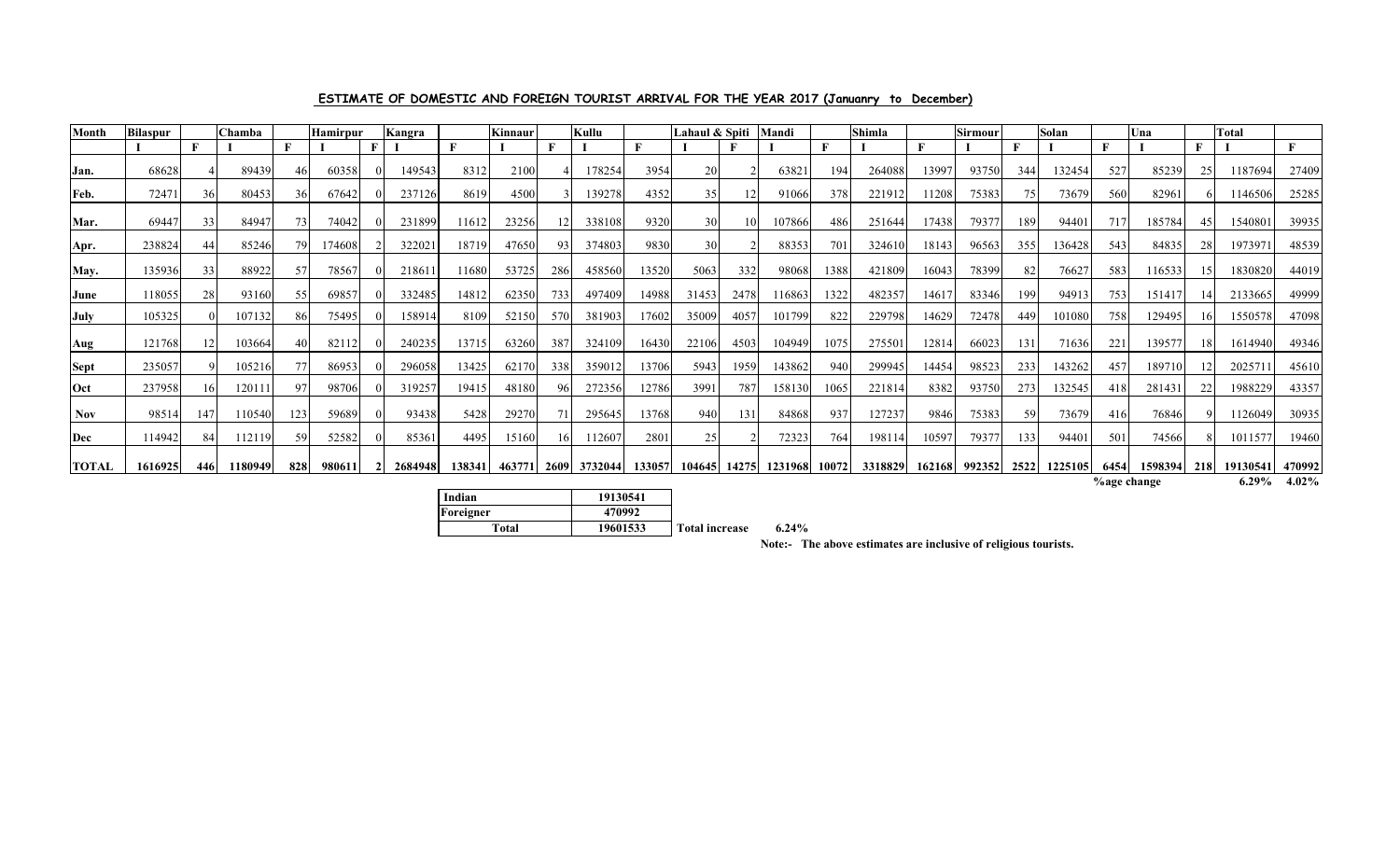| Month        | <b>Bilaspur</b> |      | Chamba  |      | <b>Hamirpur</b> | Kangra  |        | <b>Kinnaur</b> |      | Kullu   |              | Lahaul & Spiti |       | Mandi   |                 | Shimla  |        | Sirmour |      | Solan   |      | Una     |                 | <b>Total</b> |             |
|--------------|-----------------|------|---------|------|-----------------|---------|--------|----------------|------|---------|--------------|----------------|-------|---------|-----------------|---------|--------|---------|------|---------|------|---------|-----------------|--------------|-------------|
|              |                 | F    |         | F    |                 |         |        |                |      |         | $\mathbf{F}$ |                | E     |         |                 |         |        |         |      |         |      |         |                 |              |             |
| Jan.         | 58533           |      | 76024   | 32   | 51687           | 123742  | 7040   | 1950           |      | 143329  | 3186         | 37             |       | 55799   | 152             | 230893  | 11724  | 96562   | 355  | 136427  | 542  | 73931   | 16 <sup>1</sup> | 1048914      | 23059       |
| Feb.         | 68550           | 28   | 68385   | 74   | 55306           | 193669  | 6691   | 3550           | 18   | 106254  | 3250         | 53             |       | 86731   | 332             | 189380  | 9164   | 77644   | 80   | 75889   | 582  | 72459   |                 | 997870       | 20224       |
| Mar.         | 63009           | 24   | 72205   | 75   | 67137           | 205841  | 9367   | 2560           | 29   | 276854  | 8437         | 80             |       | 99118   | 391             | 228146  | 13576  | 81758   | 197  | 97233   | 745  | 166769  |                 | 1360710      | 32851       |
| Apr.         | 218763          |      | 80984   | 62   | 157925          | 265498  | 16424  | 50033          | 102  | 322331  | 8159         | 729            | 87    | 81991   | 650             | 288253  | 15422  | 99432   | 150  | 130698  | 466  | 79384   |                 | 1776021      | 41570       |
| May.         | 129818          | 24   | 84461   | 35   | 71879           | 209618  | 10564  | 56948          | 366  | 401620  | 12174        | 7207           | 659   | 92674   | 745             | 385955  | 12834  | 81535   | 75   | 73945   | 501  | 108911  |                 | 1704571      | 37982       |
| June         | 109840          |      | 88502   | 74   | 65437           | 202304  | 12354  | 65624          | 656  | 442198  | 14970        | 26592          | 4162  | 113544  | 639             | 391246  | 11792  | 80012   | 184  | 91116   | 721  | 132855  |                 | 1809270      | 45578       |
| July         | 94234           |      | 85705   | 55   | 63238           | 132537  | 7439   | 10250          | 579  | 278954  | 14691        | 35663          | 3064  | 90408   | 294             | 194783  | 8703   | 70172   | 231  | 88950   | 421  | 105763  |                 | 1250657      | 35498       |
| Aug          | 106230          |      | 82931   | 108  | 66262           | 186815  | 9891   | 11425          | 572  | 219603  | 1302         | 27394          | 3561  | 90917   | 27 <sup>S</sup> | 236279  | 7380   | 63241   | 68   | 61606   | 118  | 92721   |                 | 1245424      | 23288       |
| Sept         | 182294          |      | 84172   | 113  | 64679           | 187319  | 9147   | 12655          | 479  | 165146  | 6305         | 11271          | 2008  | 119837  | 236             | 262856  | 7997   | 93359   | 119  | 120340  | 229  | 98855   |                 | 1402783      | 26648       |
| Oct          | 217232          |      | 111704  | 117  | 87487           | 247573  | 9317   | 8625           | 189  | 192497  | 9035         | 5097           | 198   | 140435  | 448             | 188542  | 7125   | 85312   | 248  | 120615  | 380  | 218163  | 141             | 1623282      | 27076       |
| Nov          | 86170           |      | 102803  | 151  | 55889           | 75379   | 4469   | 3520           |      | 260168  | 12116        | 2504           |       | 73776   | 212             | 106292  | 8222   | 67090   | 52   | 65574   | 370  | 70447   |                 | 969612       | 25615       |
| Dec          | 102678          | -101 | 104271  | 139  | 49183           | 87380   | 4748   | 1180           |      | 103598  | 2576         | 2762           | 17    | 65554   | -62             | 169388  | 9061   | 68264   | 114  | 81184   | 430  | 69379   |                 | 904821       | 17179       |
| <b>TOTAL</b> | 1437351 186     |      | 1042147 | 1035 | 856109          | 2117675 | 107451 | 228320         | 3028 | 2912552 | 96201        | 119389         | 13764 | 1110784 | 4440            | 2872013 | 123000 | 964381  | 1873 | 1143577 | 5505 | 1289637 | 83              | 16093935     | 356568      |
|              |                 |      |         |      |                 |         |        |                |      |         |              |                |       |         |                 |         |        |         |      |         |      |         |                 | $(-)15.87%$  | $(-)24.299$ |

## ESTIMATE OF DOMESTIC AND FOREIGN TOURIST ARRIVAL FOR THE YEAR 2018 (Januanry to December)

| Indian    | 16093935 |                |             |
|-----------|----------|----------------|-------------|
| Foreigner | 356568   |                |             |
| Total     | 16450503 | Total decrease | $(-16.08\%$ |
|           |          |                |             |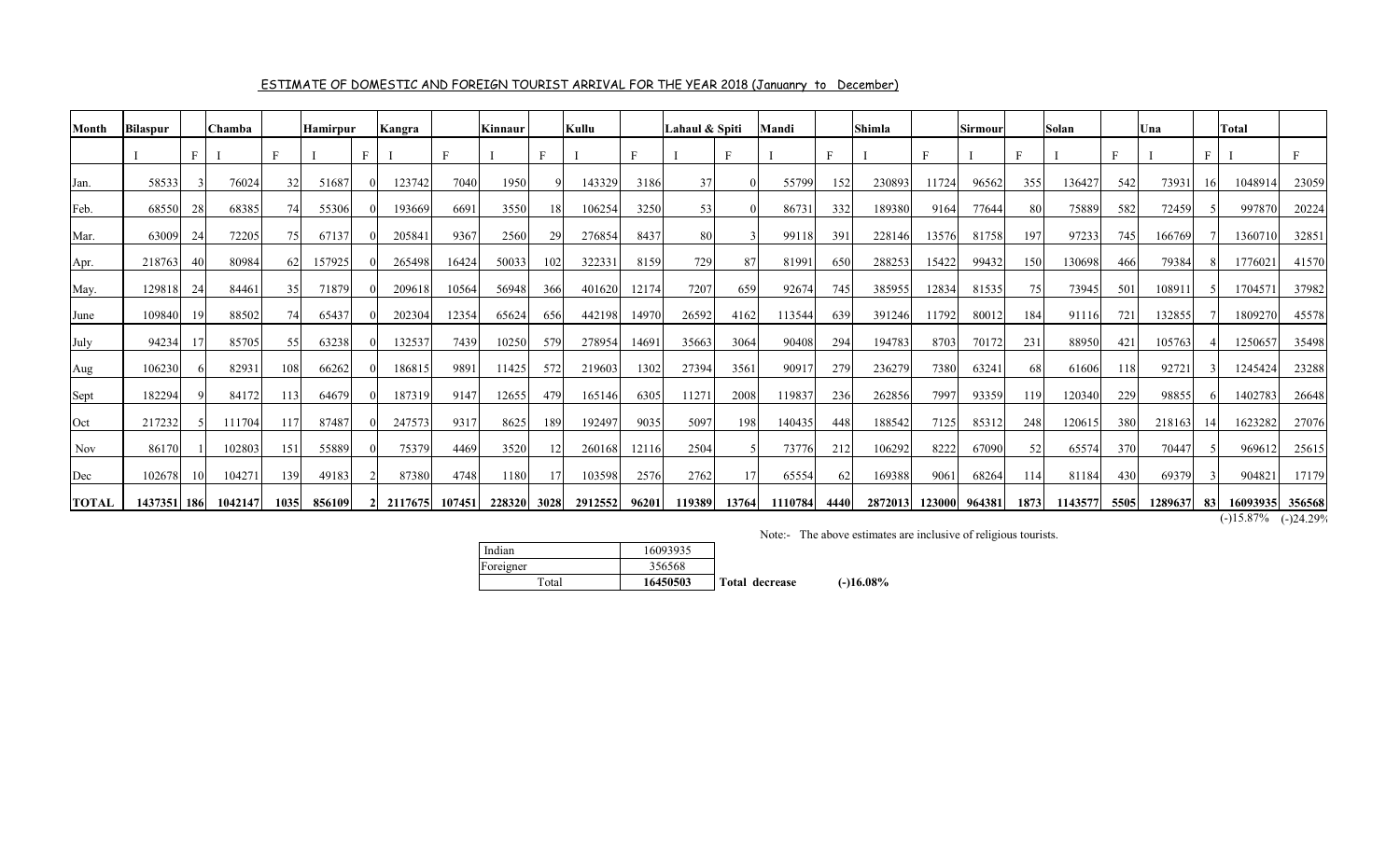| ESTIMATE OF DOMESTIC AND FOREIGN TOURIST ARRIVAL FOR THE YEAR 2019 (January to December) |  |  |  |
|------------------------------------------------------------------------------------------|--|--|--|
|------------------------------------------------------------------------------------------|--|--|--|

| Month       | Bilaspur                             |          | Chamba |     | <b>Hamirpur</b> |   | Kangra  |        | Kinnaur |                 | Kullu   |        | Lahaul & Spiti |       | Mandi   |     | <b>Shimla</b> |        | Sirmour |     | Solan  |     | Una                                   |              | <b>Total</b> |        |
|-------------|--------------------------------------|----------|--------|-----|-----------------|---|---------|--------|---------|-----------------|---------|--------|----------------|-------|---------|-----|---------------|--------|---------|-----|--------|-----|---------------------------------------|--------------|--------------|--------|
|             |                                      |          |        |     |                 | F |         |        |         | F               |         |        |                | F     |         |     |               | F      |         |     |        |     |                                       | $\mathbf{F}$ |              |        |
| Jan.        | 59329                                | $\Omega$ | 75808  | 67  | 52909           |   | 125548  | 7831   | 40      | 15              | 144763  | 3250   | 840            |       | 56764   | 158 | 239920        | 11914  | 100424  | 369 | 143248 | 569 | 76510                                 |              | 1076103      | 24188  |
| Feb.        | 69955                                |          | 68238  | 85  | 56774           |   | 195403  | 7518   | 45      | 21              | 108114  | 3352   | 531            | 23    | 88561   | 350 | 195497        | 9413   | 80749   | 84  | 78924  | 606 | 74341                                 |              | 1017132      | 21456  |
| Mar.        | 64780                                | 18       | 72028  | 134 | 68056           |   | 20857   | 8961   | 12655   | 42              | 283776  | 8733   | 775            | 31    | 102359  | 419 | 234169        | 13838  | 84210   | 203 | 100149 | 767 | 169930                                |              | 1401458      | 33155  |
| Apr.        | 227820                               |          | 81110  | 97  | 153869          |   | 258595  | 15723  | 40112   | 1241            | 315567  | 8318   | 1466           | 183   | 83951   | 479 | 297506        | 18061  | 102414  | 150 | 134618 | 480 | 84857                                 |              | 1781885      | 43628  |
| May.        | 133128                               | 61       | 83390  | 56  | 70658           |   | 204231  | 12769  | 51756   | 410             | 411620  | 12479  | 5138           | 527   | 95324   | 589 | 404056        | 13838  | 84796   | 79  | 76902  | 521 | 106330                                |              | 1727329      | 41276  |
| <b>June</b> | 113234                               |          | 88610  | 73  | 78954 16        |   | 225166  | 12877  | 72648   | 914             | 414841  | 10578  | 8675           | 2230  | 117484  | 146 | 415386        | 12702  | 84012   | 193 | 9567   | 757 | 138483                                |              | 1853164      | 40495  |
| July        | 97890                                | 16I      | 85930  | 68  | 67196           |   | 137268  | 7941   | 12225   | 727             | 376174  | 17954  | 37969          | 4385  | 94268   | 185 | 203490        | 8540   | 73680   | 243 | 94287  | 446 | 111301                                |              | 1391678      | 40505  |
| Aug         | 111085                               | 37       | 83203  | 117 | 71116           |   | 193484  | 10213  | 13250   | 582             | 223996  | 5208   | 3087           | 4003  | 95563   | 19  | 245636        | 7491   | 67035   | 73  | 64686  | 124 | 98769                                 |              | 1298694      | 28047  |
| <b>Sept</b> | 192010                               | 30       | 85912  | 100 | 70184           |   | 195310  | 9449   | 14655   | 555             | 170101  | 6416   | 20996          | 3206  | 127231  | 303 | 277102        | 8111   | 97093   | 126 | 125153 | 241 | 106095                                | 35           | 1481842      | 28572  |
| $ $ Oct     | 230265                               |          | 111839 | 100 | 93301           |   | 26406   | 10643  | 9448    | 1751            | 207897  | 10391  | 8402           | 312   | 148861  | 49  | 204817        | 8497   | 88724   | 261 | 125439 | 396 | 228132                                | 22           | 1721186      | 31303  |
| <b>Nov</b>  | 90479                                |          | 102909 | 100 | 62799           |   | 124567  | 6830   | 7841    | 47              | 283584  | 13328  | 2332           | 20    | 77465   | 241 | 124246        | 9639   | 70445   | 71  | 69508  | 392 | 75638                                 | 28           | 1091813      | 30699  |
| Dec         | 109865                               | -141     | 104517 | 100 | 55901           |   | 94693   | 5235   | 11647   | 12 <sub>l</sub> | 116030  | 2941   | 40             | 15    | 70743   |     | 188421        | 10564  | 73042   | 124 | 86866  | 461 | 75182                                 | 12           | 986947       | 19552  |
|             | <b>TOTAL</b> 1499840 ## 1043494 1097 |          |        |     | 901717 23       |   | 2226897 | 115990 | 246322  | 3624            | 3056463 | 102948 | 118035         | 14948 | 1158574 |     | 3632 3030246  | 132608 |         |     |        |     | 1006624 1976 1195451 5760 1345568 123 |              | 16829231     | 382876 |

%age change 4.57% 7.38%

| Indian    | 16829231 |    |
|-----------|----------|----|
| Foreigner | 382876   |    |
| Total     | 17212107 | Тc |

 **Total increase 4.63%** as compared to 2018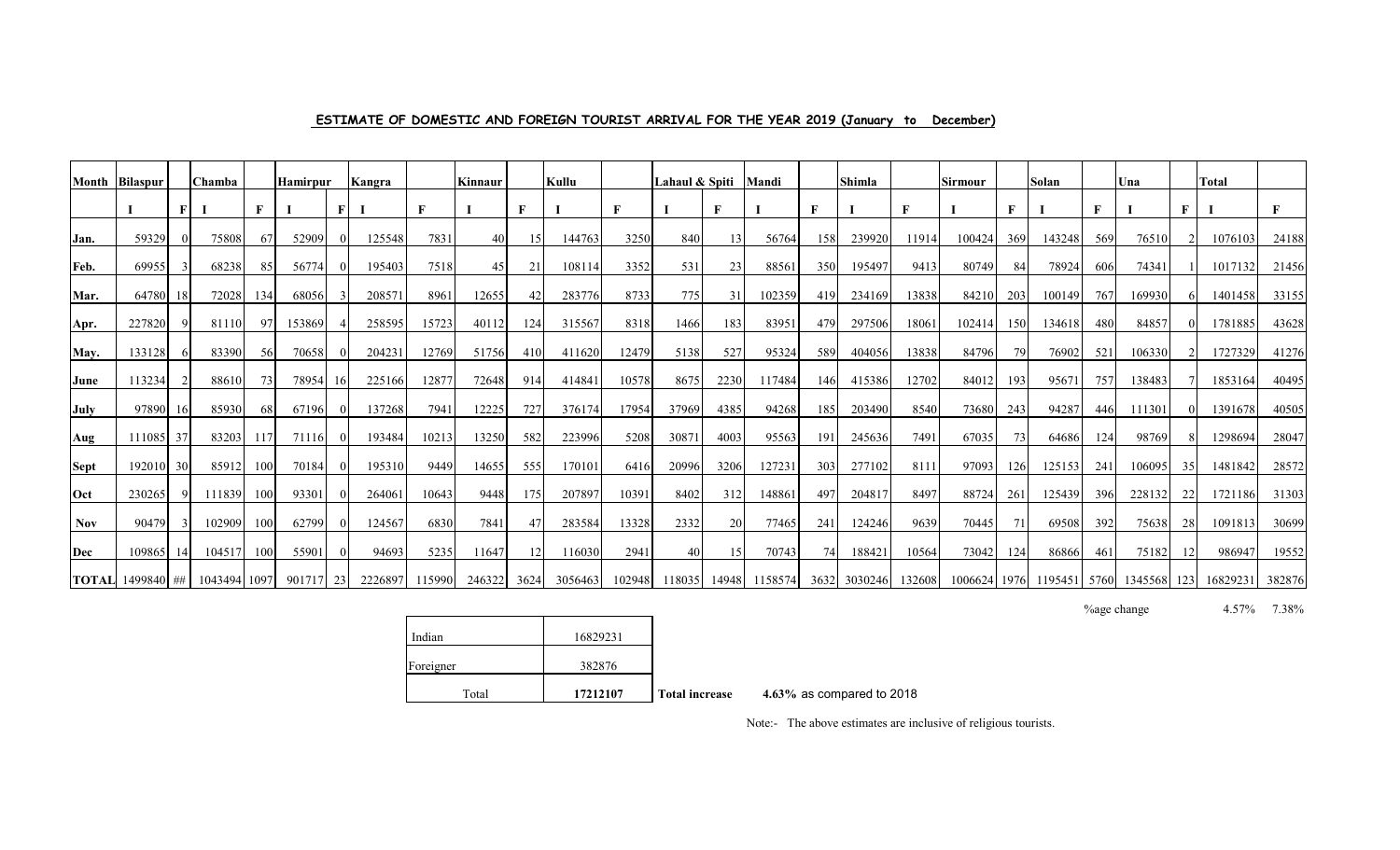## **ESTIMATE OF DOMESTIC AND FOREIGN TOURIST ARRIVAL FOR THE YEAR 2020 (January to December)**

| Month | Bilaspur |              | Chamba |     | Hamirpur | Kangra |              | Kinnaur |     | Kullu  |      | Lahaul & Spiti |              | Mandi  |              | Shimla |              | Sirmour |                 | Solan  |      | Una         | Total   |              |
|-------|----------|--------------|--------|-----|----------|--------|--------------|---------|-----|--------|------|----------------|--------------|--------|--------------|--------|--------------|---------|-----------------|--------|------|-------------|---------|--------------|
|       |          | $\mathbf{E}$ |        | r.  |          |        | $\mathbf{E}$ |         |     |        | Е    |                | $\mathbf{E}$ |        |              |        | $\mathbf{r}$ |         | $\mathbf{F}$    |        |      |             |         | $\mathbf{F}$ |
| Jan.  | 64075    |              | 75989  | 71  | 55218    | 129640 | 8486         | 250     |     | 156345 | 3478 | 422            |              | 61305  | 238          | 259681 | 13252        | 105445  | 394             | 151842 | 603  | 80584       | 1140796 | 26543        |
| Feb.  | 72345    |              | 68301  | 79  | 3152     | 11080  | 224          | 1500    | 78  | 103789 | 2413 | 1718           | 82           | 88754  | 64           | 126610 | 4534         | 64599   | 15              | 63139  | 2406 | 7024        | 612011  | 9897         |
| Mar.  | 61213    |              | 21608  | 27  | 2458     | 9836   | 477          | 400     | 18  | 132942 | 1095 | 1648           | 36           | 81423  | $10^{\circ}$ | 57685  | 3323         | 16842   | 36 <sub>1</sub> | 20029  | 125  | 4743        | 410827  | 5243         |
| Apr.  |          |              |        |     |          |        |              |         |     |        |      | $\theta$       |              |        |              | 23     |              |         |                 |        |      |             | 23      |              |
| May.  |          |              |        |     |          | 18     | 38           |         |     | 53     | 37   |                |              |        |              | 23     |              |         |                 |        |      |             | 94      | 75           |
| June  |          |              |        |     |          | 21     | 36           |         |     | 18     |      | 0              |              |        |              |        |              |         |                 |        |      | 41          | -80     | 36           |
| July  | 343      |              |        |     | 178      | 842    |              |         |     | 108    |      | $\left($       |              | 229    |              |        |              | 1817    |                 | 435    |      | 204         | 4156    |              |
| Aug   | 867      |              |        |     | 356      | 3438   | 46           |         |     | 483    |      | $\Omega$       |              | 1048   |              |        |              | 2740    |                 | 923    |      | 471         | 10326   | 59           |
| Sept  | 2531     |              | 3436   |     | 608      | 6224   | 89           |         |     | 11292  |      | 968            | 13           | 2179   |              | 22727  |              | 9910    |                 | 4662   |      | 1410        | 65947   | 121          |
| Oct   | 9846     |              | 22357  | 10  | 2907     | 15098  | 157          |         |     | 61841  | 22   | 2053           | 12           | 15623  |              | 31182  | $\Omega$     | 123217  |                 | 6752   | 23   | 2527        | 293403  | 227          |
| Nov   | 7219     |              | 26696  |     | 3208     | 20125  |              | 75      |     | 85746  | 12   | 1507           |              | 13031  |              | 26185  |              | 7120    |                 | 10128  | 32   | 3529        | 204569  | 45           |
| Dec   | 10157    |              | 52263  |     | 3678     | 21505  | 368          | 55      |     | 210762 | 14   | 6900           |              | 20554  |              | 75086  |              | 9247    |                 | 14179  |      | 4096        | 428482  | 405          |
| TOTAL | 228596   |              | 270650 | 192 | 71763    | 217827 | 9921         | 2280    | 111 | 763379 | 7080 | 15216          | 155          | 284146 | 405          | 599202 | 21111        | 340937  | 454             | 272089 |      | 3228 104629 | 3170714 | 42665        |

%age change  $-81.00\%$   $-89.00\%$ 

| Indian<br>Foreigner | 3170714<br>42665 |         |
|---------------------|------------------|---------|
| Total               | 3213379          | Total d |

 **Total decrease 81.33%** as compared to 2019